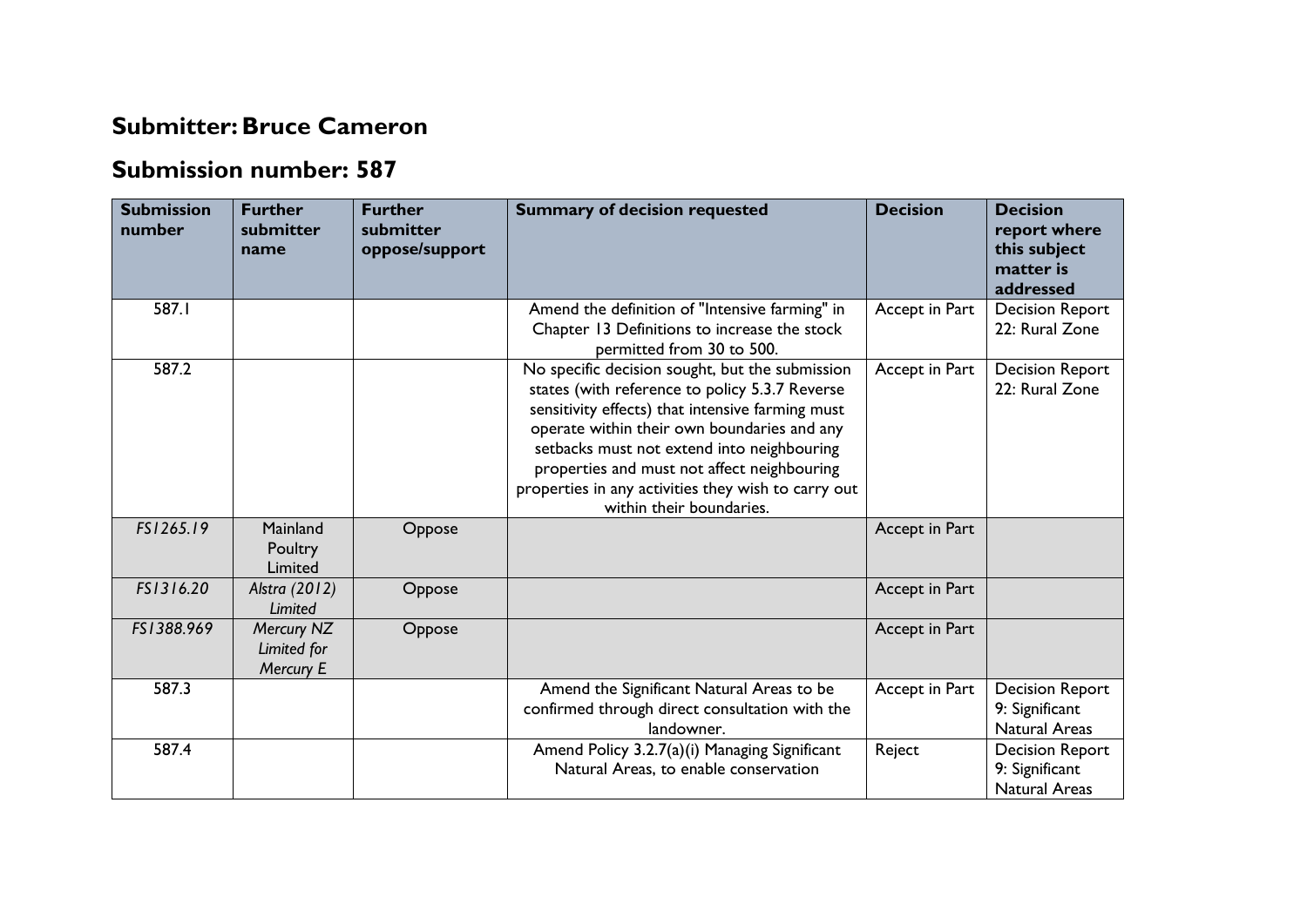| <b>Submission</b><br>number | <b>Further</b><br>submitter<br>name                                                               | <b>Further</b><br>submitter<br>oppose/support | <b>Summary of decision requested</b>                                                                                                                                                                                                                                            | <b>Decision</b> | <b>Decision</b><br>report where<br>this subject<br>matter is<br>addressed                                    |
|-----------------------------|---------------------------------------------------------------------------------------------------|-----------------------------------------------|---------------------------------------------------------------------------------------------------------------------------------------------------------------------------------------------------------------------------------------------------------------------------------|-----------------|--------------------------------------------------------------------------------------------------------------|
|                             |                                                                                                   |                                               | subdivision with transferable titles to support<br>stock exclusion from Significant Natural Areas.                                                                                                                                                                              |                 |                                                                                                              |
| FS1138.10                   | <b>Glenn Michael</b><br>Soroka and<br>Louise Claire<br>Mered as<br>Trustees of the<br>Pakau Trust | <b>Not Stated</b>                             |                                                                                                                                                                                                                                                                                 | Accept          |                                                                                                              |
| 587.5                       |                                                                                                   |                                               | Amend Rule 22.2.7 P2 Indigenous vegetation<br>clearance inside a Significant Natural Area, as<br>follows: Removal of up to 5m3 of manuka and/or<br>kanuka outside of the Coastal Environment per<br>single consecutive 12 month period per property<br>Significant Natural Area | Reject          | <b>Decision Report</b><br>9: Significant<br><b>Natural Areas</b>                                             |
| 587.6                       |                                                                                                   |                                               | Amend Rule 22.2.7 P2 Indigenous vegetation<br>clearance inside a Significant Natural Area, to<br>allow removal of bastard Totara trees.                                                                                                                                         | Reject          | <b>Decision Report</b><br>9: Significant<br><b>Natural Areas</b>                                             |
| 587.7                       |                                                                                                   |                                               | Amend Policy 3.2.7 Managing Significant Natural<br>Areas, to not require fencing of a Significant<br>Natural Area if no transferable title is granted or<br>other sources of financing are available.                                                                           | Reject          | <b>Decision Report</b><br>9: Significant<br><b>Natural Areas</b>                                             |
| 587.8                       |                                                                                                   |                                               | No specific decision sought, but submission fully<br>supports the submission from Federated<br>Farmers.                                                                                                                                                                         | Accept in part  | Various decision<br>reports                                                                                  |
| 587.9                       |                                                                                                   |                                               | Amend the Proposed District Plan to include<br>provisions enabling one transferable title per<br>Significant Natural Area or one transferable title<br>per 3ha area or part thereof.                                                                                            | Reject          | <b>Decision Report</b><br>9: Significant<br><b>Natural Areas</b><br>and Decision<br>Report 22: Rural<br>Zone |